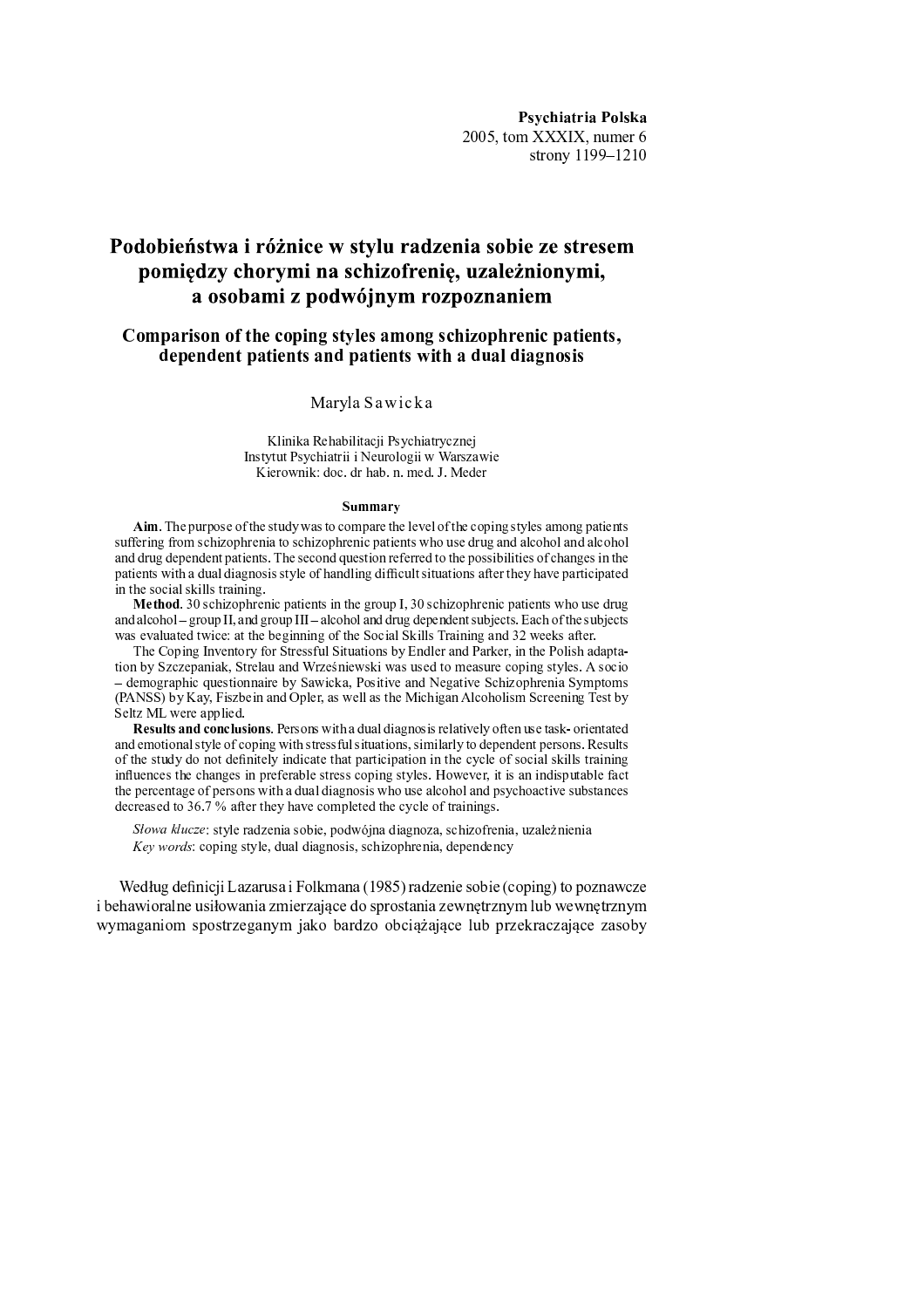posiadane przez człowieka. Radzenie sobie to jednak nie tylko proces, ale także względnie stała tendencja jednostki do reagowania w trudnych sytuacjach stresowych w określony sposób [za: 1].

W przypadku osób chorych na schizofrenię reagowanie na sytuacje trudne ma szczególne znaczenie, gdyż chorzy ci charakteryzują się obniżoną zdolnością do zmagania się z problemami [2]. Konfrontowanie się z takimi sytuacjami może prowadzić do uaktywnienia się procesu chorobowego będącego wypadkową, przede wszystkim, podatności psychobiologicznej na zranienie oraz, nabytych w trakcie osobniczego rozwoju, cech psychicznych i społecznych warunkujących powstanie schizofrenii [3]. Mechanizm aktywizujący wystąpienie objawów chorobowych jest związany z przekroczeniem progu pewnej indywidualnej wytrzymałości, zależnej od obciążeń endogennych i egzogennych. Obciążeniami endogennymi są zaburzenia procesów biochemiczno-neurofizjologicznych powiązanych z procesami dojrzewania, działaniem substancji toksycznych, infekcji i przede wszystkim stresów. Przyczyny egzogenne zwiazane sa z nagromadzonymi w ciągu życia osobniczego doświadczeniami, traktowanymi jako bilans wydarzeń traumatycznych [3].

Sytuacje trudne dla osób chorych na schizofrenie to z jednej strony problemy wynikające z choroby, z drugiej – często typowe problemy dnia codziennego każdego człowieka [4]. Badania pokazują, że osoby te stosują specyficzne mechanizmy radzenia sobie z nimi. Wiedl i Schotner [5] wymieniają tu następujące strategie: unikanie trudnych sytuacji, aby zapobiec niepożądanym konsekwencjom, izolowanie się, poszukiwanie kontaktów, modlitwa, demonstrowanie bezradności, uległość, leki, narkotyki oraz alkohol. Sytuacje trudne są przyczyną narastającego napięcia psychicznego i negatywnych emocji, z którymi osoby chore na schizofrenię radzą sobie używając metod, które nie prowadzą do rozwiązania problemu. Konsekwencją ich stosowania może być sięganie po alkohol i narkotyki [6]. Substancje te pełnią funkcję redukującą napięcie wynikające z przeżywania sytuacji trudnych lub funkcję związaną z chęcią przeżywania sytuacji przyjemnych [7]. Bez względu na powody sięgania po alkohol i narkotyki, sytuacja współwystępowania schizofrenii i uzależnienia komplikuje nie tylko sam proces leczniczy, ale także przewidywania co do dalszych losów pacjentów  $[8, 9, 10, 11, 12, 13, 14].$ 

W tym kontekście istotnym problemem jest także udzielenie odpowiedzi na pytanie o metody niesienia pomocy osobom z podwójną diagnozą. Mueser i wsp. [12] podkreślają, że efektywne leczenie powinno docierać do trzech poziomów, tj.: przeświadczeń i poglądów na temat uzależnienia i choroby psychicznej, aktywnej opieki i leczenia dostosowanego do potrzeb pacjentów oraz dażenia do zapobiegania nawrotom. Na tych trzech poziomach oddziaływań stosuje się odpowiednie strategie postępowania oparte na: zasadach 12 kroków, psychoedukacji, budowaniu wsparcia społecznego i treningach umiejętności społecznych [15, 16]. Uzupełnieniem tych zinstytucjalizowanych oddziaływań są próby tworzenia grup samopomocowych i wsparcia, podobnych do grup AA, o nazwie DRA (Dual Recovery Anonymus) [17].

W świetle zaprezentowanych rozważań stres i radzenie sobie z nim może być centralnym pojęciem w wyjaśnieniu zjawiska, jakim jest podwójna diagnoza, oraz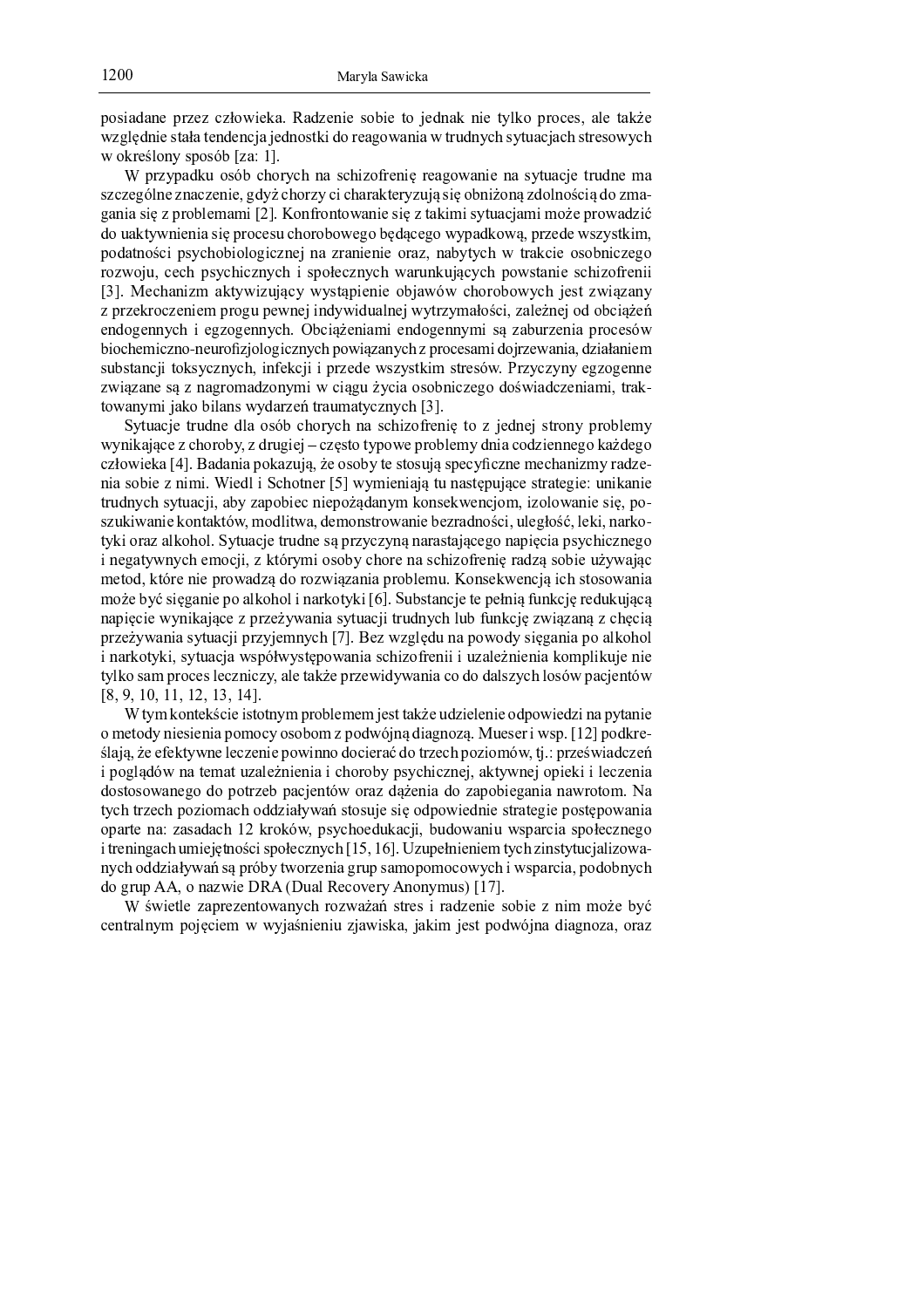w poszukiwaniu efektywnych metod pomagania tego typu pacjentom. Szczegółowe pytania, na jakie chciano uzyskać odpowiedź, brzmiały następująco:

- 1. Jaki styl radzenia sobie z sytuacjami trudnymi preferują pacjenci z podwójna diagnoza i jakie sa różnice pomiedzy nimi a pacjentami ze schizofrenia (nie zażywającymi alkoholu i narkotyków) i pacientami uzależnionymi od tych substancji (bez rozpoznania schizofrenii)?
- 2. Jakie są możliwości zmian w stylu rozwiązywania sytuacji trudnych pacjentów z podwójną diagnozą biorących udział w rehabilitacji metodą treningów umiejętności społecznych?

### Material i metoda

Grupę badaną stanowili pacjenci leczeni w Instytucie Psychiatrii i Neurologii. Kryteria właczenia do badań:

- rozpoznanie schizofrenii (pierwsza grupa) lub uzależnienia (druga grupa), lub schizofrenii z jednoczesnym używaniem alkoholu lub/i narkotyków przynajmniej w ostatnim roku poprzedzającym badanie, tzw. podwójna diagnoza (trzecia grupa) zgodnie z zasadami miedzynarodowej Klasyfikacji zaburzeń psychicznych *i zaburzeń zachowania ICD-10* [18];
- kwalifikacja do badań odbywała się na podstawie badania lekarskiego i psychologicznego oraz analizy dokumentacji medycznej;
- nateżenie poszczególnych objawów schizofrenii poniżej umiarkowanie cieżkiego ocenianego na podstawie Skali Pozytywnych i Negatywnych Objawów Schizofrenii. Takie założenie jest zgodne z zasadami stosowania treningów umiejętności społecznych wobec pacjentów ze schizofrenia, u których proces chorobowy nie powinien być zaostrzony w momencie podjecia tego typu oddziaływań rehabilitacyjnych.

W badaniu wzieło udział 90 pacientów; 30 z podwójna diagnoza, tj. schizofrenii i używających alkoholu lub/i narkotyków, 30 z rozpoznaniem schizofrenii oraz 30 pacjentów uzależnionych (bez rozpoznania schizofrenii). Osoby z podwójną diagnozą i ze schizofrenia były pacjentami Oddziału Dziennego Rehabilitacji Psychiatrycznej i uczestniczyły w 4-miesięcznym cyklu treningów umiejetności społecznych. Osoby uzależnione były pacjentami Oddziału Terapii Uzależnień i uczestniczyły w zajęciach terapeutycznych obowiazujących na oddziale.

Każdy z pacjentów był badany 2 razy - raz przed rozpoczęciem zajęć oraz, ponownie, po ich zakończeniu, za pomocą następującego zestawu testów:

- Inwentarz Radzenia sobie w Sytuacjach Stresowych. Endlera & Parkera, w opracowaniu Szczepaniaka, Strelaua, Wrześniewskiego. (1992). Służy do określenia indywidualnego stylu radzenia sobie w sytuacji stresowej. Pozwala na określenie preferowanego stylu radzenia sobie, tj. skoncentrowanego na zadaniu, na emocjach lub na unikaniu. Skala unikania składa się z dwóch podskal: odwracania uwagi i poszukiwania kontaktów społecznych, który to podział został uwzględniony w badaniu.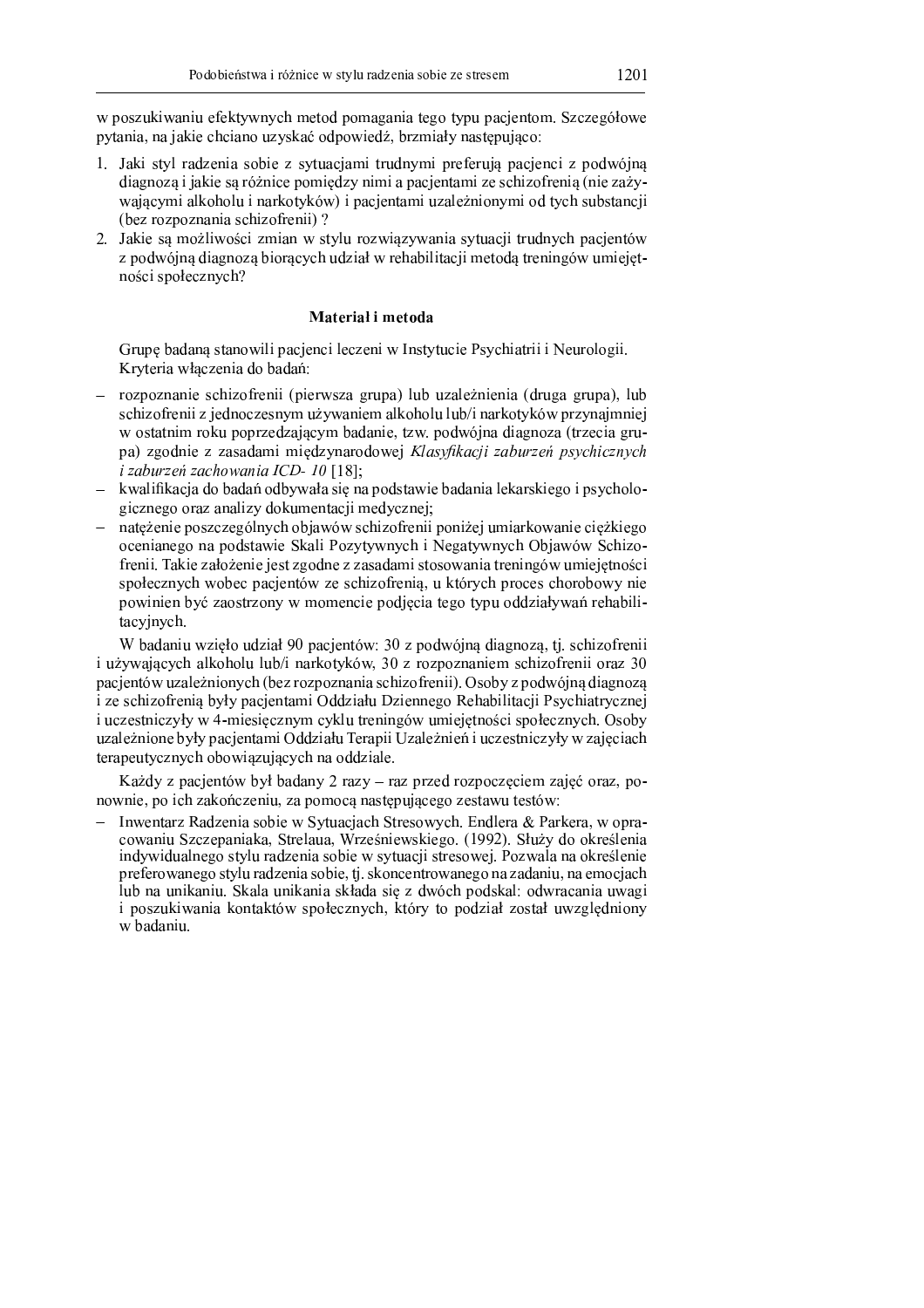- Kwestionariusz Objawów Pozytywnych i Negatywnych [19] pozwala ocenić natężenie objawów schizofrenii: pozytywnych, negatywnych i ogólnych (tylko pacienci z rozpoznaniem schizofrenii i podwójną diagnozą).
- Michigan Alkoholism Screening Test (MAST). test uzależnienia od alkoholu. Test uzupełniono pytaniami o rodzaj zażywanej substancji. Po modyfikacji posłużył nie tylko do oceny stopnia uzależnienia (powyżej 5 pkt.) ale także umożliwił określenie rodzaju substancji, jaka jest używana przez pacjenta [20, 21].
- Kwestionariusz Danych Społeczno-Demograficznych oraz wywiad z pacjentem i rodziną na temat zażywania przez niego alkoholu i narkotyków.

Przed przystąpieniem do badań każdy pacjent podpisywał zgodę na udział w nich. Badanie było anonimowe, o czym pacjenci zostali szczegółowo poinformowani.

# 1. Metody rehabilitacji

Na Oddziale Dziennym Rehabilitacji Psychiatrycznej Instytutu Psychiatrii i Neurologii w Warszawie prowadzone są treningi umiejętności społecznych, dostosowane do potrzeb osób chorych na schizofrenię, w których uczestniczą także pacjenci z podwójnym rozpoznaniem. Pełny cykl treningowy trwa około czterech miesięcy - zajęcia są prowadzone cztery razy w tygodniu i łącznie zajmują 11 godzin tygodniowo. Podczas zajęć pacjenci trenują następujące umiejętności: samoobsługę, naukę komunikowania się, rozwiązywanie problemów interpersonalnych, aktywny udział we własnej farmakoterapii, naukę obserwowania własnego stanu zdrowia. Szczególną uwagę poświęca się problematyce uzależnień w przebiegu schizofrenii, w tym przede wszystkim radzeniu sobie w sytuacjach społecznych.

Program, w którym uczestniczyli pacjenci uzależnieni, leczeni w Ośrodku Terapii Uzależnień, opierał się na zasadach 12 kroków i tradycji anonimowych alkoholików. Był realizowany w ramach 4 lub 6 tygodni pobytu w ośrodku.

### 2. Metody statystyczne

Dane uzyskane za pomocą opisanych metod i procedur badawczych zostały poddane analizom statystycznym. Uzyskane wyniki przedstawiono jako wartości średnie lub procentowe. Istotność różnic między danymi zależnymi sprawdzano za pomocą testu t - Studenta dla par lub, w przypadku, gdy nie były spełnione założenia umożliwiające takie obliczenia, używano testów nieparametrycznych (test Wilcoxona).

W przypadku danych niezależnych istotność statystyczną różnic między porównywanymi wynikami badano z zastosowaniem jednoczynnikowej analizy wariancji. Kierunek różnic określano za pomocą testu Duncana. Współzmienność między wybranymi zmiennymi badano za pomocą współczynnika korelacji r-Pearsona. Przyjęto współczynnik istotności 0,05.

# Wvniki

# 1. Charakterystyka badanej grupy

Grupa pacjentów zakwalifikowana do badań liczyła ogółem, w trzech grupach razem, 90 osób. Analizy poszczególnych cech społeczno-demograficznych przepro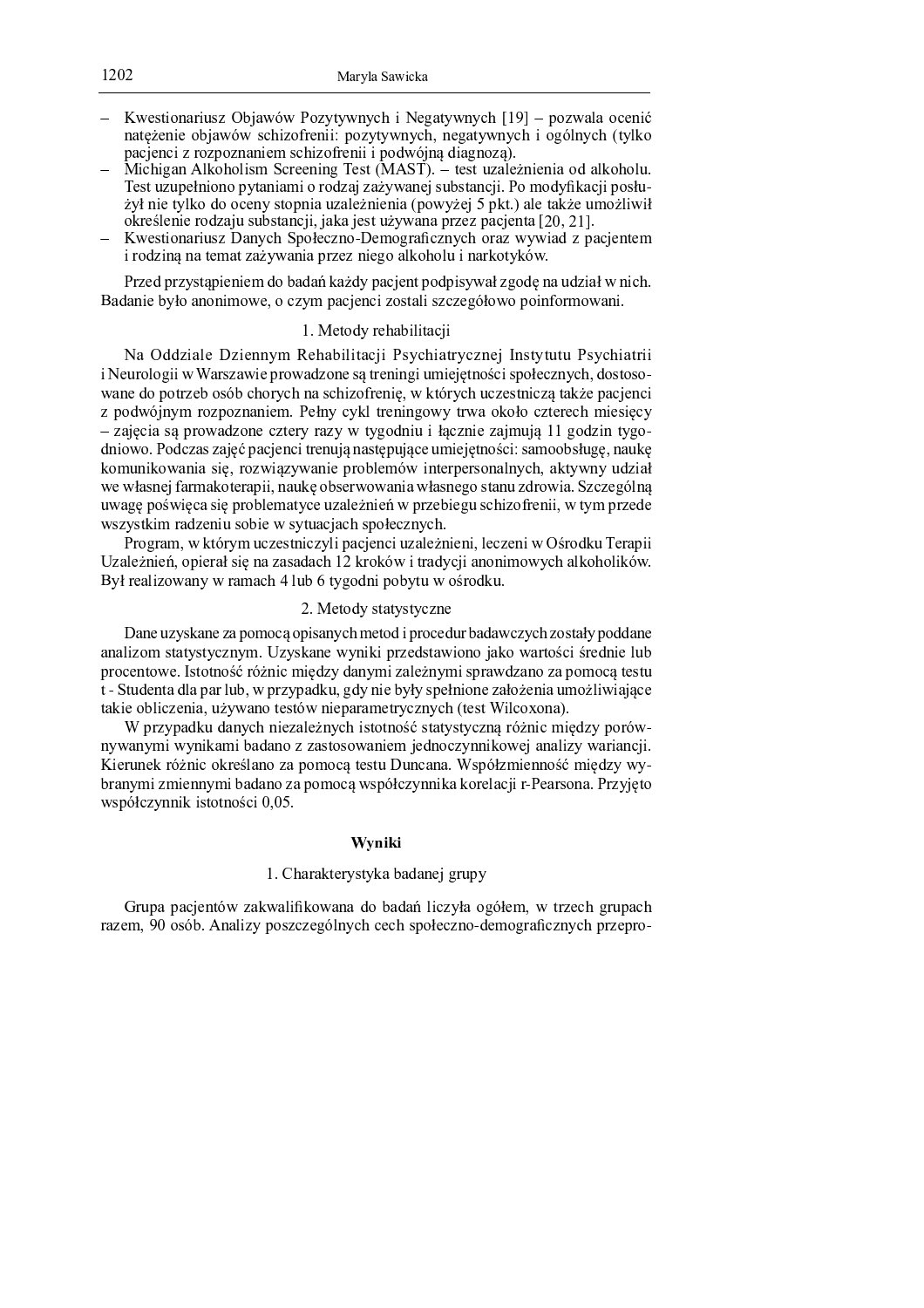wadzano oddzielnie dla poszczególnych grup badanych. Sprawdzono także korelacie ia o jaai o ë fitti. Fijaai o ja jartijaai, gia o ko o fijaaa o guidh o fijaatijaai, o ji jaaa tijaai, daar o jaan tijaai o jaan tijaai o jaan tijaai o jaan tijaai o jaan tijaai o jaan tijaai o jaan tijaai o jaan tijaai o  $\alpha$ korelują z nimi w sposób istotny statystycznie.

À fio fio o lo trio, o lân an il frontite il francia a a tro lâ da o bo offato. Aloanno di offatio lâ tri ano difio fio  $\alpha$ é leuch seus ook negaantuis taksla $\beta$ 

|                       | Osoby ze schizofrenia | Osoby uzależnione | Osoby z podwójną<br>diagnoza |
|-----------------------|-----------------------|-------------------|------------------------------|
| Srednia wieku         | 37,7                  | 38.8              | 31                           |
| Kobiety               | 18 (60%)              | 10 (33%)          | 8(26,7%)                     |
| Meżczyźni             | 12 (40%)              | 20 (67%)          | 22 (73,3%)                   |
| Mieszkający z rodziną | 7(23,3%)              | 27 (90%)          | 5(16,7%)                     |
| Mieszkający samotnie  | 23 (76,7%)            | $3(10\%)$         | 25 (83,3%)                   |

| Charakterystyka zmiennych społeczno-demograficznych w trzech grupach badanych. |
|--------------------------------------------------------------------------------|
| Wartości średnie, procentowe i frekwencje. N=90                                |

Tabela 2

Poziom wykształcenia badanych. Wartości procentowe i frekwencie. N=9

| Wykształcenie | Osoby ze schizofrenia | Osoby uzależnione | Osoby z podwójną<br>diagnoza |
|---------------|-----------------------|-------------------|------------------------------|
| Podstawowe    | 6(20%)                | $6(20,1\%)$       | 11 (36,7%)                   |
| Srednie       | 20 (66%)              | 13 (43,3%)        | 15 (50%)                     |
| Wyższe        | 4(14%)                | 11 (36,6%)        | $4(13,3\%)$                  |

 $\Omega$  . Ctyl no dramin salain restruacionai tuu duxma

Wymilsi o twy weare yn Inwantawy nachyżyky do udziałania o duowio dzi na niemycz pytanie badawcze. Pytanie to dotyczyło preferencji w wyborze stylu radzenia sobie z sytuacjami trudnymi przez osoby z podwójną diagnozą oraz określenia różnic, jakie są pomiędzy tą grupą badaną a grupami pozostałymi.

Przed rozpoczęciem zajęć terapeutycznych i treningowych najwyższą średnią uzyskali pacjenci z grupy osób uzależnionych i dotyczyło to stylu radzenia sobie  $\alpha$ is neantrowenege ne emergiech i otrly vedeniewege. Oseky v nedwišine diegnez preferowały przede wszystkim styl skoncentrowany na zadaniu, a osoby chore na schizofrenię w równym stopniu stosowały styl zadaniowy i emocjonalny.

Po zakończeniu zajęć zmiany istotne statycznie dotyczyły pacjentów uzależnionych ì jariki giriagaan ga iigadatan in û martaman di aktiv galaman din bo û û û da û û da û û û û û û û da <sup>ï</sup> <sup>ì</sup> <sup>ë</sup> <sup>ë</sup> <sup>ø</sup> <sup>ê</sup> <sup>ì</sup> <sup>ý</sup> <sup>í</sup> <sup>ê</sup> <sup>ì</sup> <sup>í</sup> <sup>ð</sup> <sup>ì</sup> <sup>æ</sup> <sup>ô</sup> <sup>ê</sup> <sup>ì</sup> <sup>ü</sup> <sup>ó</sup> <sup>æ</sup> <sup>æ</sup> <sup>ð</sup> <sup>û</sup> <sup>ô</sup> <sup>î</sup> <sup>÷</sup> <sup>í</sup> <sup>ÿ</sup> <sup>ë</sup> <sup>ñ</sup> <sup>þ</sup> <sup>ë</sup> <sup>ê</sup> <sup>ç</sup> <sup>î</sup> <sup>ê</sup> <sup>ô</sup> <sup>ÿ</sup> <sup>ù</sup> - <sup>ô</sup> <sup>ê</sup> <sup>ì</sup> <sup>ü</sup> <sup>ì</sup> <sup>æ</sup> <sup>ï</sup> <sup>ë</sup> <sup>é</sup> <sup>ë</sup> <sup>ð</sup> <sup>û</sup> <sup>ç</sup> <sup>ô</sup> <sup>ñ</sup> <sup>õ</sup> <sup>ò</sup> <sup>ö</sup> <sup>÷</sup> <sup>ï</sup> <sup>ç</sup> <sup>ñ</sup> <sup>õ</sup> nie uległy zmianom istotnym statystycznie w porównaniu z pierwszym pomiarem, chociaż nadal styl zadaniowy był najbardziej preferowany w grupie osób z podwójną  $diages$  (tobala  $2\lambda$ 

Tabela 1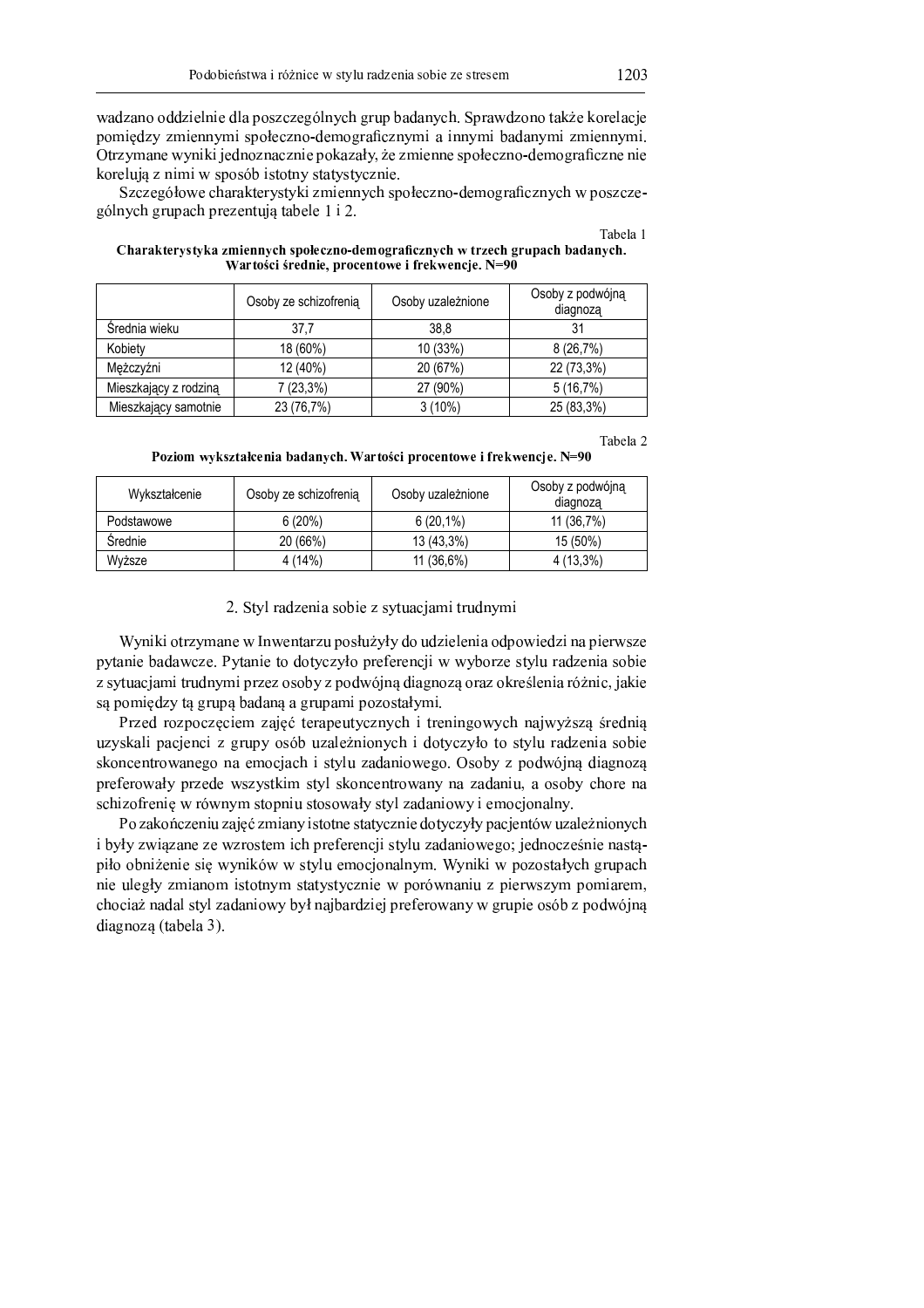Tabela 3

| Inwentarz                    |              |               | Styl zadaniowy |      | Styl emocjonalny |               |      | Styl radzenia sobie<br>poprzez odwracanie uwagi |              |               | Styl radzenia sobie poprzez<br>poszukiwanie kontaktów |      |              |               |  |      |
|------------------------------|--------------|---------------|----------------|------|------------------|---------------|------|-------------------------------------------------|--------------|---------------|-------------------------------------------------------|------|--------------|---------------|--|------|
| Grupy                        | Pre-<br>test | Post-<br>test |                | р    | Pre-<br>test     | Post-<br>test |      | р                                               | Pre-<br>test | Post-<br>test |                                                       | D    | Pre-<br>test | Post-<br>test |  |      |
| Osoby<br>uzależnione         | 50.5<br>a    | 55.4<br>a1    | $-2.2$         | 0.03 | 55 b             | 50.6<br>b1    | 3.24 | 0.00                                            | 21.2<br>c    | 20.5<br>c1    |                                                       | n.s. | 14.8         | 15.7<br>a     |  | n.s. |
| Osoby<br>ze schizofrenia     | 51,9<br>e    | 51.5          |                | n.s. | 51.5             | 49.3          |      | n.s.                                            | 23.7         | 22.4          |                                                       | n.s. | 15,2         | 15.4          |  | n.s. |
| Osoby z podwójną<br>diagnoza | 52.4         | 52.2<br>g1    |                | n.s. | 45               | 49 i          |      | n.s.                                            | 20.2<br>h    | 20,9<br>h1    |                                                       | n.s. | 14.4         | 14.3          |  | n.s. |

Wartości średnie i różnice między nimi dla poszczególnych skal Inwentarza Radzenia sobie w Sytuacjach Stresowych. N=90

n e prioratore eternetuazoi

 $\sim 0.05$  k  $\sim 0.05$  e  $\sim 1.07$   $\sim 0.05$  e  $\sim 1.05$   $\sim 0.05$  k  $\sim 1.05$  e  $\sim 0.05$ 

 $\sim$  f n  $\sim$  0.05  $\sim$  0.05  $\sim$  i n  $\sim$  0.05  $\sim$  1. b 1 n  $\sim$  0.05  $\sim$  b 1 n  $\sim$  0.00

Przed rozpoczęciem zajęć odnotowano różnice istotne statystycznie pomiędzy zunami uz eretećsi eteeovinnie dućele nedraje le trićur nedranje eskie z artueciem trudnymi, tj. w stylu emocjonalnym oraz w stylu radzenia sobie poprzez odwracanie wys ai W www.adluu styly smeesianalmaas námisa datysmyky amwy saák z nadwiin  $\vec{a}$ nych i chorych na schizofrenię. W przypadku częstotliwości wyborów stylu radzenia zakie wsporze odrywogonie wrzegiu śrieże istotuczyta statyszeń dotyczyły osók okonycz  $\mathbf{a}$  a solving from in a sherize a sign of  $\pi$  to increase into true on a solving exploiting the second products.  $\mathbf{z}$  $\sigma$  s a durá ina dia ana na náumia, araata muafanausali tan atri na dramia, aalsia.

 $\mathbf{D}_{\alpha}$  religion projective substant proposed in  $\mathbf{\dot{a}}$  in a manipular company we hadow  $\kappa$  i awrecense a gataly animal arrang i regretting nanárom vrtana ánadnia, amen nezadaly si <sup>F</sup> <sup>V</sup> <sup>W</sup> <sup>S</sup> <sup>N</sup> <sup>R</sup> <sup>O</sup> <sup>N</sup> <sup>M</sup> <sup>I</sup> <sup>G</sup> <sup>Y</sup> <sup>X</sup> <sup>J</sup> \_ <sup>e</sup> <sup>j</sup> <sup>T</sup> <sup>P</sup> \_ <sup>H</sup> ^ <sup>P</sup> <sup>D</sup> <sup>k</sup> <sup>a</sup>

Tabela 4

| Wartości średnie i różnice między nimi – porównanie wyników pre-testu i post-testu |
|------------------------------------------------------------------------------------|
| we wszystkich badanych grupach dla wszystkich skal Inwentarza Radzenia sobie       |
| w Sytuacjach Stresowych. N=90                                                      |

| Grupy                        |                   | Pre-test               | Post-test                                                  |                                                                    |                   |                          |                                                              |                                                                       |
|------------------------------|-------------------|------------------------|------------------------------------------------------------|--------------------------------------------------------------------|-------------------|--------------------------|--------------------------------------------------------------|-----------------------------------------------------------------------|
| Style                        | Styl<br>zadaniowy | Styl emo-<br>cjonalny  | Styl radze-<br>nia sobie<br>poprzez<br>odwracanie<br>uwagi | Styl radze-<br>nia sobie<br>poprzez po-<br>szukiwanie<br>kontaktów | Styl<br>zadaniowy | Styl<br>emocio-<br>nalny | Styl radze-<br>nia sobie<br>poprzez<br>odwraca-<br>nie uwagi | Styl radze-<br>nia sobie<br>poprzez<br>poszu-<br>kiwanie<br>kontaktów |
| Osoby uzależnione            | 50,5              | 55 a                   | 21,2d                                                      | 14.8                                                               | 55.4              | 50,6                     | 20,5                                                         | 15,7                                                                  |
| Osoby<br>ze schizofrenia     | 51,9              | 51.5 <sub>b</sub>      | 23.7 e                                                     | 15.2                                                               | 51.5              | 49.3                     | 22.4                                                         | 15,4                                                                  |
| Osoby z podwójną<br>diagnoza | 52,4              | 45 c                   | 20.2 f                                                     | 14.4                                                               | 52.2              | 49                       | 20.9                                                         | 14,3                                                                  |
| <b>ANOVA</b>                 | n.s.              | $F = 6,62$<br>$p=0,00$ | $F = 3.07$<br>$p=0,05$                                     | n.s.                                                               | n.s.              | n.s.                     | n.s.                                                         | n.s.                                                                  |

 $\frac{\Gamma_{\text{out}}}{\Gamma_{\text{out}}}$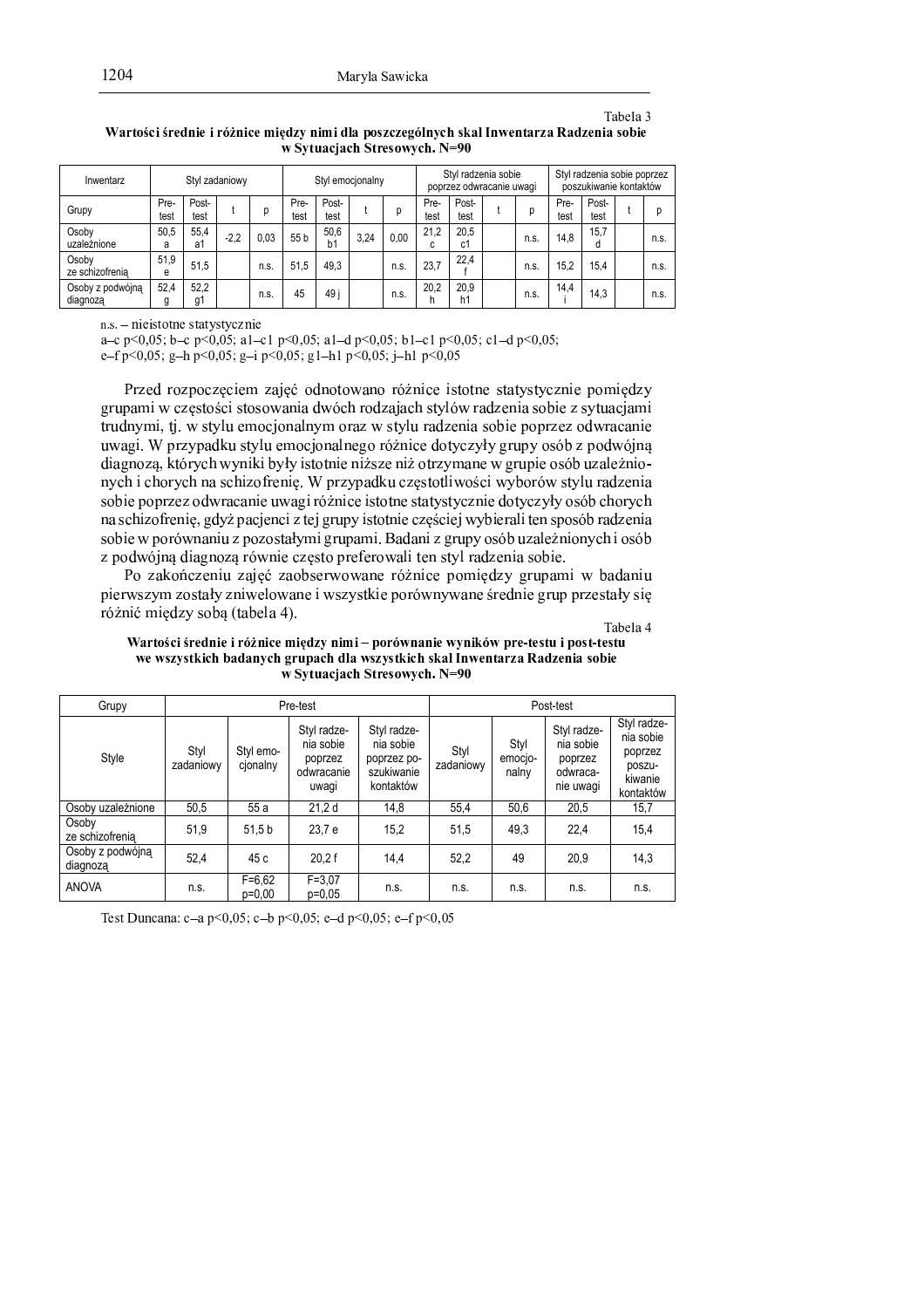# 3. Charakter i nasilenie objawów psychotycznych a sposoby radzenia sobie ze stresem

Natężenie objawów psychotycznych analizowano na podstawie Skali Objawów Pozytywnych i Negatywnych PANSS. Przed rozpoczęciem zajęć oraz po ich zakończeniu grupy nie różniły się między sobą pod względem nasilenia objawów psychotycznych w poszczególnych zakresach.

W obydwu grupach odnotowano, po zakończeniu zajęć treningowych, istotne statystycznie zmniejszenie się nasilenia objawów psychotycznych w porównaniu z pomiarem pierwszym (tabela 5).

Tabela 5

|                  |              | Osoby z podwójną diagnozą |     |      | Osoby ze schizofrenia |               |     |      |  |
|------------------|--------------|---------------------------|-----|------|-----------------------|---------------|-----|------|--|
|                  | Pre-<br>test | Post-<br>test             |     | р    | Pre-<br>test          | Post-<br>test |     | D    |  |
| Objawy pozytywne | 15,4         | 12.5                      | 4,7 | 0,00 | 14,9                  | 12.7          | 5,0 | 0,00 |  |
| Objawy negatywne | 16,4         | 14,3                      | 3,3 | 0.00 | 18,1                  | 15.1          | 4,5 | 0,00 |  |
| Objawy ogólne    | 32,3         | 29,2                      | 2,6 | 0.01 | 36,5                  | 31,3          | 3,8 | 0,00 |  |

Wartości średnie i różnice natężenia objawów psychotycznych w grupie osób z podwójną diagnozą i chorych na schizofrenię. N=60

Istotny wpływ na życie osób chorych na schizofrenię odgrywają objawy psychotyczne. Z tych powodów postanowiono sprawdzić, jakie istnieją zależności pomiędzy zmianami natężenia objawów psychotycznych a zmianami w radzeniu sobie u osób chorych na schizofrenie i z podwójną diagnozą.

W grupie osób z podwójną diagnozą przed rozpoczęciem zajęć jedyne zaobserwowane istotne zależności dotyczyły ujemnego związku pomiędzy objawami pozytywnymi a radzeniem sobie zadaniowym i poprzez poszukiwanie kontaktów. Po zakończeniu zajęć pozostała jedynie korelacja pomiędzy objawami pozytywnymi a stylem radzenia sobie poprzez poszukiwanie kontaktów (tabela 6).

Tabela 6

### Istotne statystycznie współczynniki korelacji pomiędzy nasileniem objawów psychotycznych a poszczególnymi skalami Inwentarza Radzenia sobie w Sytuacjach Stresowych w grupie z podwójnym rozpoznaniem. N=30

|                                                          |                           | Pre-test            |                  | Post-test               |                     |                  |  |
|----------------------------------------------------------|---------------------------|---------------------|------------------|-------------------------|---------------------|------------------|--|
|                                                          | objawy<br>pozytywne       | objawy<br>negatywne | objawy<br>ogólne | objawy<br>pozytywne     | objawy<br>negatywne | objawy<br>ogólne |  |
| Styl zadaniowy                                           | $r = -0.39$<br>$p = 0.03$ | n.s.                | n.S.             | n.s.                    | n.s.                | n.s.             |  |
| Styl emocionalny                                         | n.s.                      | n.s.                | n.s.             | n.s.                    | n.s.                | n.s.             |  |
| Styl radzenia sobie<br>poprzez odwracanie uwagi          | n.s.                      | n.s.                | n.s.             | n.s.                    | n.s.                | n.s.             |  |
| Styl radzenia sobie<br>poprzez poszukiwanie<br>kontaktów | $r = -0.38$<br>$p = 0.03$ | n.s.                | n.s.             | r = -0,41<br>$p = 0.02$ | n.s.                | n.s.             |  |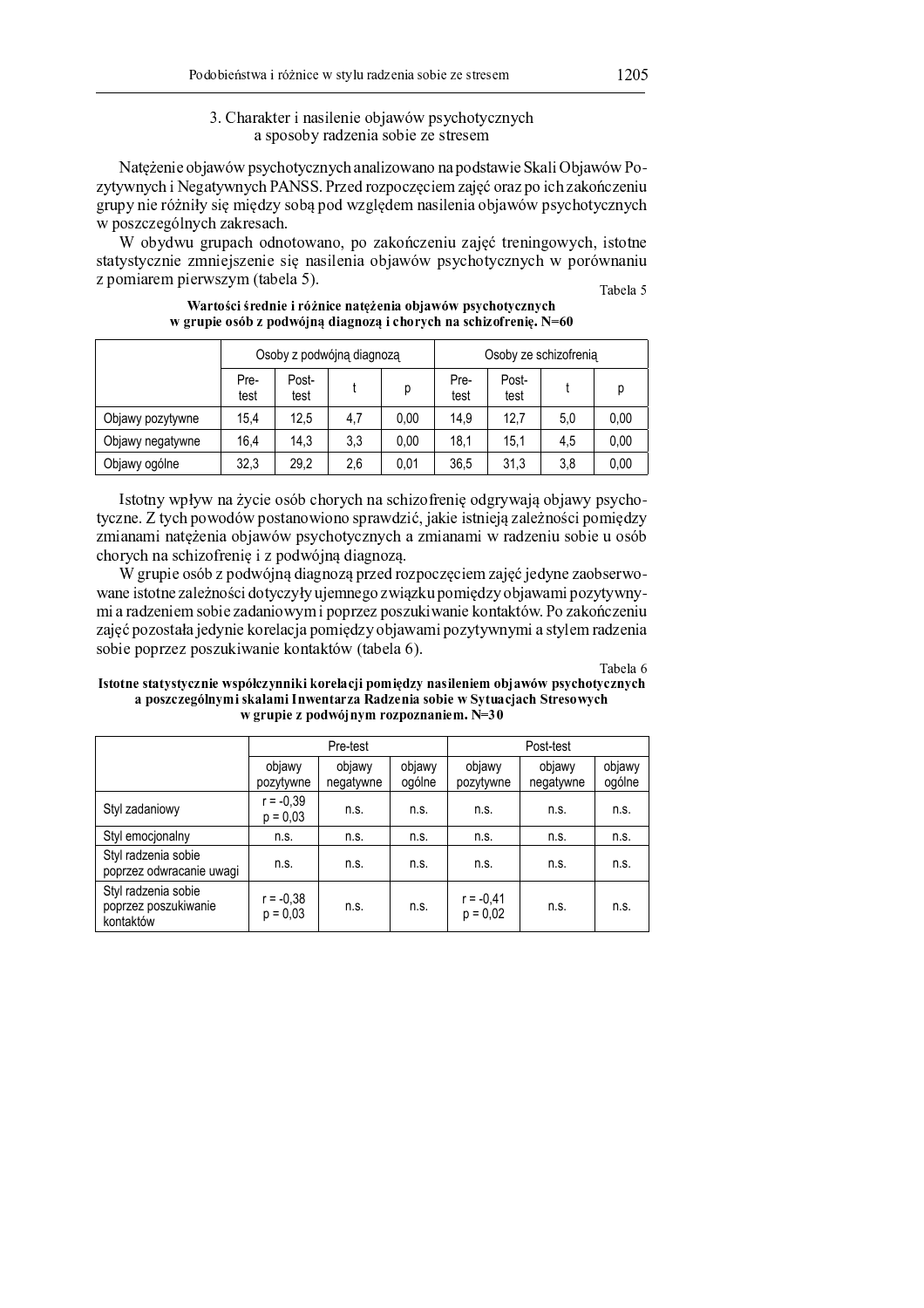W grupie osób ze schizofrenia przed rozpoczęciem zajęć odnotowano istotną statystycznie korelacje pomiedzy nasileniem objawów pozytywnych a stylem zadaniowym radzenia sobie. Po zakończeniu zajęć istotna statystycznie i ujemna korelacja dotyczyła związku pomiędzy nasileniem objawów negatywnych a stylem zadaniowym OF BRIDGE IN THE SERVICE IS A RELEASED FOR DESCRIPTION OF BRIDGE IN THE SERVICE IS A RELEASED FOR DESCRIPTION OF

Tabela 7

| Istotne statystycznie współczynniki korelacji pomiędzy nasileniem objawów psychotycznych |
|------------------------------------------------------------------------------------------|
| a poszczególnymi skalami Inwentarza Radzenia sobie w Sytuaciach Stresowych               |
| w grupie ze schizofrenia. N=30                                                           |

|                                                          |                           | Pre-test            |                  | Post-test           |                        |                  |  |
|----------------------------------------------------------|---------------------------|---------------------|------------------|---------------------|------------------------|------------------|--|
|                                                          | objawy<br>pozytywne       | objawy<br>negatywne | objawy<br>ogólne | objawy<br>pozytywne | objawy<br>negatywne    | objawy<br>ogólne |  |
| Styl zadaniowy                                           | $r = -0.41$<br>$p = 0.02$ | n.s.                | n.s.             | n.s.                | $r = -0.4$<br>$p=0,02$ | n.s.             |  |
| Styl emocjonalny                                         | n.s.                      | n.s.                | n.s.             | n.s.                | n.s.                   | n.s.             |  |
| Styl radzenia sobie<br>poprzez odwracanie uwagi          | n.s.                      | n.s.                | n.s.             | n.s.                | n.s.                   | n.s.             |  |
| Styl radzenia sobie<br>poprzez<br>poszukiwanie kontaktów | n.s.                      | n.s.                | n.S.             | n.s.                | n.S.                   | n.s.             |  |

#### <sup>y</sup> <sup>K</sup> <sup>z</sup> { <sup>G</sup> <sup>F</sup> <sup>B</sup> <sup>=</sup> <sup>3</sup> <sup>4</sup> <sup>B</sup> <sup>I</sup> <sup>H</sup> <sup>5</sup> ; <sup>5</sup> <sup>I</sup> <sup>1</sup> <sup>3</sup> <sup>=</sup> <sup>B</sup> <sup>0</sup> <sup>H</sup> <sup>5</sup> <sup>E</sup> <sup>G</sup> <sup>H</sup> <sup>7</sup> <sup>F</sup> <sup>F</sup> / <sup>0</sup> <sup>1</sup> <sup>2</sup> <sup>3</sup> <sup>4</sup> <sup>5</sup> <sup>6</sup> <sup>7</sup> <sup>8</sup> <sup>1</sup> <sup>9</sup> <sup>B</sup> <sup>I</sup> <sup>4</sup> { <sup>=</sup> <sup>3</sup> <sup>5</sup> <sup>=</sup> <sup>G</sup> : ; i z podwójną diagnozą

<sup>|</sup> <sup>4</sup> <sup>6</sup> <sup>E</sup> <sup>z</sup> <sup>9</sup> <sup>B</sup> <sup>I</sup> <sup>4</sup> { <sup>=</sup> <sup>3</sup> <sup>4</sup> <sup>=</sup> <sup>3</sup> <sup>B</sup> <sup>5</sup> ? } <sup>I</sup> <sup>H</sup> <sup>5</sup> ; <sup>5</sup> <sup>I</sup> <sup>1</sup> <sup>O</sup> <sup>~</sup> } <sup>|</sup> <sup>Q</sup> <sup>2</sup> <sup>5</sup> <sup>6</sup> <sup>N</sup> <sup>1</sup> { <sup>G</sup> <sup>N</sup> <sup>F</sup> <sup>8</sup> <sup>B</sup> ? <sup>B</sup> <sup>=</sup> <sup>3</sup> <sup>1</sup> <sup>C</sup> <sup>B</sup> <sup>H</sup> <sup>5</sup> <sup>=</sup> <sup>B</sup> <sup>0</sup> <sup>9</sup> @ ? <sup>9</sup> <sup>3</sup> <sup>4</sup> przesiewowe podczas kwalifikowania pacjentów do grupy z podwójna diagnoza w pierwszym badaniu. W badaniu drugim próbowano określić możliwości pacjentów w utrzymywaniu abstynencji. W obydwu badaniach pytano o rodzaj używanego przez <sup>=</sup> <sup>3</sup> : ; <sup>0</sup> <sup>5</sup> ? <sup>H</sup> <sup>B</sup> <sup>O</sup> <sup>B</sup> <sup>I</sup> <sup>H</sup> <sup>5</sup> ; <sup>5</sup> <sup>I</sup> <sup>=</sup> <sup>B</sup> <sup>0</sup> <sup>H</sup> <sup>5</sup> <sup>E</sup> <sup>G</sup> <sup>H</sup> <sup>3</sup> <sup>Q</sup> <sup>K</sup>

Przed rozpoczęciem zajęć w grupie pacjentów uzależnionych najwięcej osób używało alkoholu. W grupie pacjentów z podwójną diagnozą najczęściej używano różnego rodzaju substancji jednocześnie i tylko jedna osoba zażywała jedynie narkotyki. W tej grupie ponad trzydzieści procent badanych piło alkohol, a w grupie osób uzależnionych wielkość ta była prawie dwukrotnie większa. Po zakończeniu badań <sup>2</sup> <sup>4</sup> <sup>N</sup> <sup>=</sup> <sup>&</sup>gt; <sup>B</sup> <sup>8</sup> <sup>6</sup> <sup>E</sup> <sup>G</sup> <sup>=</sup> <sup>4</sup> <sup>=</sup> : <sup>C</sup> @ ? <sup>4</sup> <sup>H</sup> <sup>I</sup> <sup>B</sup> <sup>0</sup> <sup>5</sup> <sup>F</sup> <sup>B</sup> <sup>N</sup> <sup>5</sup> \* , , <sup>8</sup> <sup>B</sup> ? <sup>B</sup> <sup>=</sup> <sup>G</sup> : ; <sup>F</sup> / <sup>0</sup> <sup>1</sup> <sup>2</sup> <sup>3</sup> <sup>4</sup> <sup>5</sup> <sup>6</sup> <sup>7</sup> <sup>8</sup> <sup>1</sup> <sup>9</sup> <sup>B</sup> <sup>I</sup> <sup>4</sup> { <sup>=</sup> <sup>3</sup> <sup>5</sup> <sup>=</sup> <sup>G</sup> : ; <sup>3</sup> <sup>2</sup> <sup>0</sup> <sup>B</sup> <sup>F</sup> <sup>3</sup> <sup>4</sup> \* <sup>5</sup> <sup>6</sup> <sup>7</sup> <sup>8</sup> <sup>9</sup> <sup>2</sup> <sup>5</sup> ? <sup>F</sup> <sup>7</sup> <sup>C</sup> <sup>=</sup> <sup>&</sup>gt; ? <sup>3</sup> <sup>B</sup> / <sup>=</sup> <sup>5</sup> <sup>9</sup> <sup>&</sup>gt; <sup>O</sup> <sup>E</sup> <sup>B</sup> <sup>8</sup> <sup>4</sup> <sup>I</sup> <sup>B</sup> <sup>Q</sup> <sup>K</sup>

## Omówienie wyników

Dane uzyskane na podstawie Inwentarza Radzenia sobie w Sytuacjach Stresowych pokazuja, że w przypadku badanych grup zmiany w stylu radzenia sobie ze stresem są możliwe. Stosunkowo najwięcej zmian w stylach radzenia sobie zaobserwowano w grupie osób uzależnionych. W grupie tej nastąpiła korzystna zmiana w preferowanych stylach zaradczych. Zmniejszyła się tu intensywność radzenia sobie poprzez <sup>0</sup> <sup>4</sup> ? <sup>1</sup> <sup>H</sup> <sup>5</sup> <sup>F</sup> <sup>B</sup> <sup>=</sup> <sup>3</sup> <sup>4</sup> <sup>=</sup> <sup>3</sup> <sup>4</sup> <sup>2</sup> <sup>0</sup> <sup>9</sup> <sup>G</sup> <sup>C</sup> <sup>4</sup> <sup>A</sup> <sup>=</sup> <sup>G</sup> : ; <sup>6</sup> <sup>E</sup> <sup>B</sup> <sup>=</sup> <sup>7</sup> <sup>F</sup> <sup>4</sup> <sup>A</sup> <sup>5</sup> : <sup>C</sup> <sup>5</sup> <sup>=</sup> <sup>B</sup> <sup>I</sup> <sup>=</sup> <sup>G</sup> : ; <sup>O</sup> <sup>6</sup> <sup>E</sup> <sup>G</sup> <sup>I</sup> <sup>4</sup> <sup>A</sup> <sup>5</sup> : <sup>C</sup> <sup>5</sup> <sup>=</sup> <sup>B</sup> <sup>I</sup> <sup>=</sup> <sup>G</sup> <sup>Q</sup> <sup>=</sup> <sup>B</sup> <sup>H</sup> <sup>5</sup> <sup>0</sup> <sup>9</sup> <sup>G</sup> <sup>D</sup>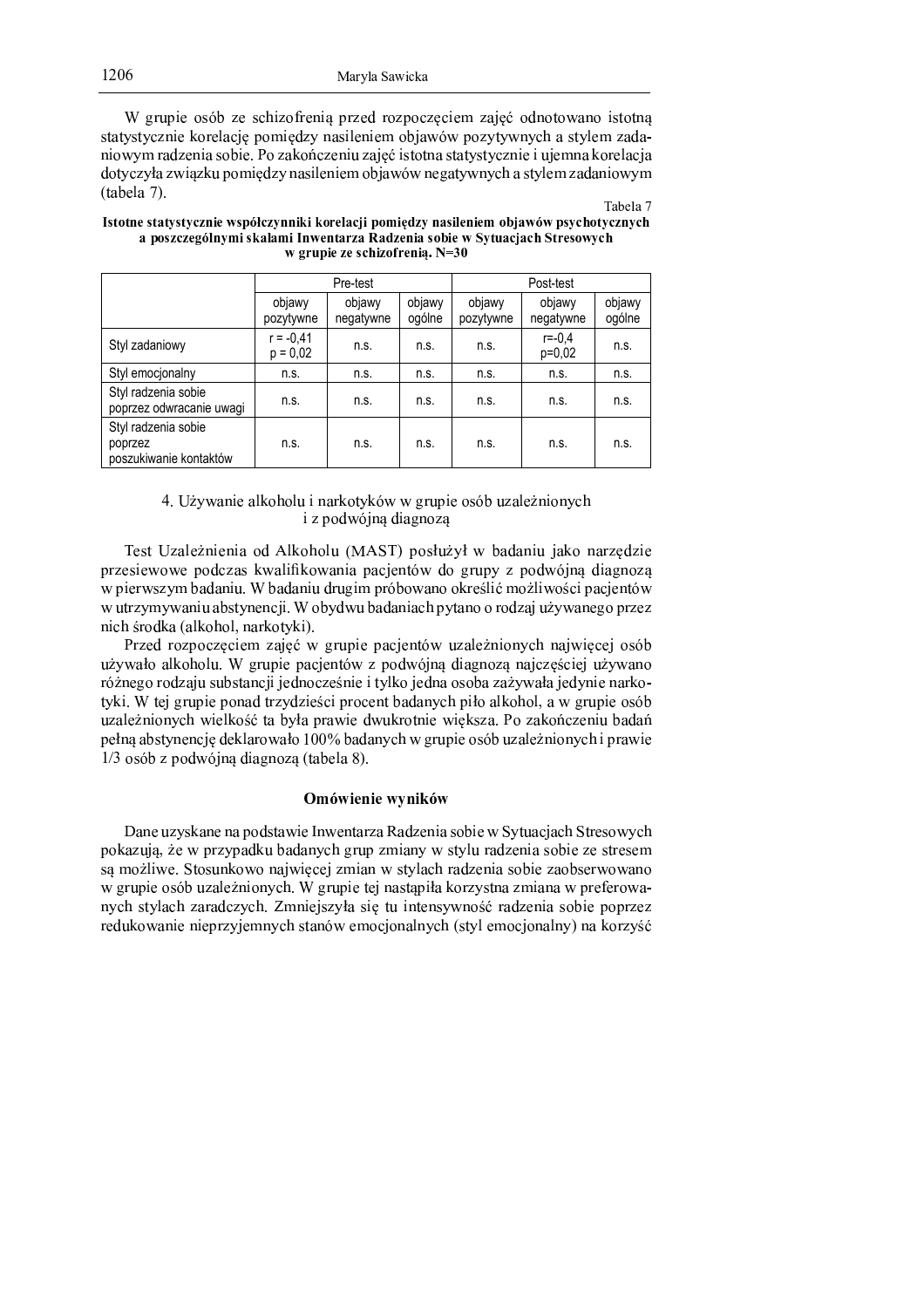|             |            | Osoby z podwójną diagnozą | Osoby uzależnione |           |  |  |  |
|-------------|------------|---------------------------|-------------------|-----------|--|--|--|
| Substancje  | Pre-test   | Post-test                 | Pre-test          | Post-test |  |  |  |
| Alkohol     | 11 (36,7%) | $9(30\%)$                 | 23 (76,7%)        |           |  |  |  |
| Narkotyki   | $1(3,3\%)$ | $1(3,3\%)$                |                   |           |  |  |  |
| Mieszane    | 18 (60%)   | $9(30\%)$                 | 7 (23,3%)         |           |  |  |  |
| Abstynencja |            | 11 (36,7%)                |                   | 100%      |  |  |  |

Tabela 8

Zażywanie alkoholu i narkotyków, wartości procentowe i frekwencja. N=60

koncentrowania się na zadaniu. W pozostałych grupach nie odnotowano zmian po udziale w całym cyklu treningowym. Należy jednak zaznaczyć, że wyjściowo grupy różniły się między sobą preferowanymi stylami. Osoby z podwójnym rozpoznaniem najrzadziej w porównaniu z pozostałymi grupami preferowały styl emocjonalny. Jednocześnie, podobnie jak osoby uzależnione, stosowały metodę radzenia sobie poprzez odwracanie uwagi. Zakończenie zajęć terapeutycznych i treningowych spowodowało, że zaobserwowane różnice przestały istnieć. Spośród wszystkich sposobów radzenia sobie ze stresem w grupie osób uzależnionych i z podwójnym rozpoznaniem najczęściej preferowanym stylem był styl zadaniowy. Zgodnie z doniesieniami z badań jest to najbardziej adaptacyjny ze stylów. Dzięki stosowaniu go osoba koncentruje się na zadaniu i w sposób optymalny wykorzystuje swoje możliwości, myśląc o celu swoich działań i przeszkodach stojących na drodze do jego osiągnięcia.

W wyniku udziału w cyklu treningów umiejętności społecznych osoby z podwójnym rozpoznaniem zaczęły także częściej stosować emocjonalny styl, czym upodobniły się do osób uzależnionych, ale będących jeszcze przed terapią. Być może taka zmiana jest wynikiem samego leczenia, okresu remisji objawów psychotycznych oraz oddziaływań terapeutycznych. Niezaprzeczalnym faktem jest także i to, że pacjenci z podwójnym rozpoznaniem używali w tym czasie mniej alkoholu i narkotyków. Mogło to się stać przyczynkiem do skonfrontowania się ze swoimi emocjami, a dzięki treningowi umiejętności społecznych pacjenci nauczyli się uwzględniania stanów emocjonalnych własnych i innych przy radzeniu sobie z sytuacjami trudnymi. W literaturze podkreśla się z jednej strony, że styl zadaniowy jest najbardziej funkcjonalny z punktu widzenia interesów jednostki. Z drugiej jednak strony autorzy zaznaczają, że ważne jest także, aby umieć w sposób elastyczny dostosowywać repertuar swoich zachowań do wymogów sytuacji [22]. Endler i wsp. [23] podkreślają, że styl zadaniowy jest ujemnie skorelowany z psychopatologią. Podobne dane uzyskano i w prezentowanym badaniu, w którym u osób z podwójnym rozpoznaniem objawy pozytywne schizofrenii były istotnie ujemnie skorelowane z intensywnością stosowania stylu zadaniowego, wyrównanie jednak obrazu psychopatologicznego powodowało, że zależności te przestały istnieć. Styl radzenia sobie poprzez poszukiwanie kontaktów jest w literaturze traktowany jako sposób radzenia sobie nieadaptacyjny z punktu widzenia interesów jednostki [24]. Wydaje się jednak, że w warunkach polskich jest to sposób mający swe uzasadnienie w odmienności kulturowej, w której wsparcie społeczne jest traktowane jako istotna wartość. Należy w tym miejscu zaznaczyć, że w przypadku osób chorych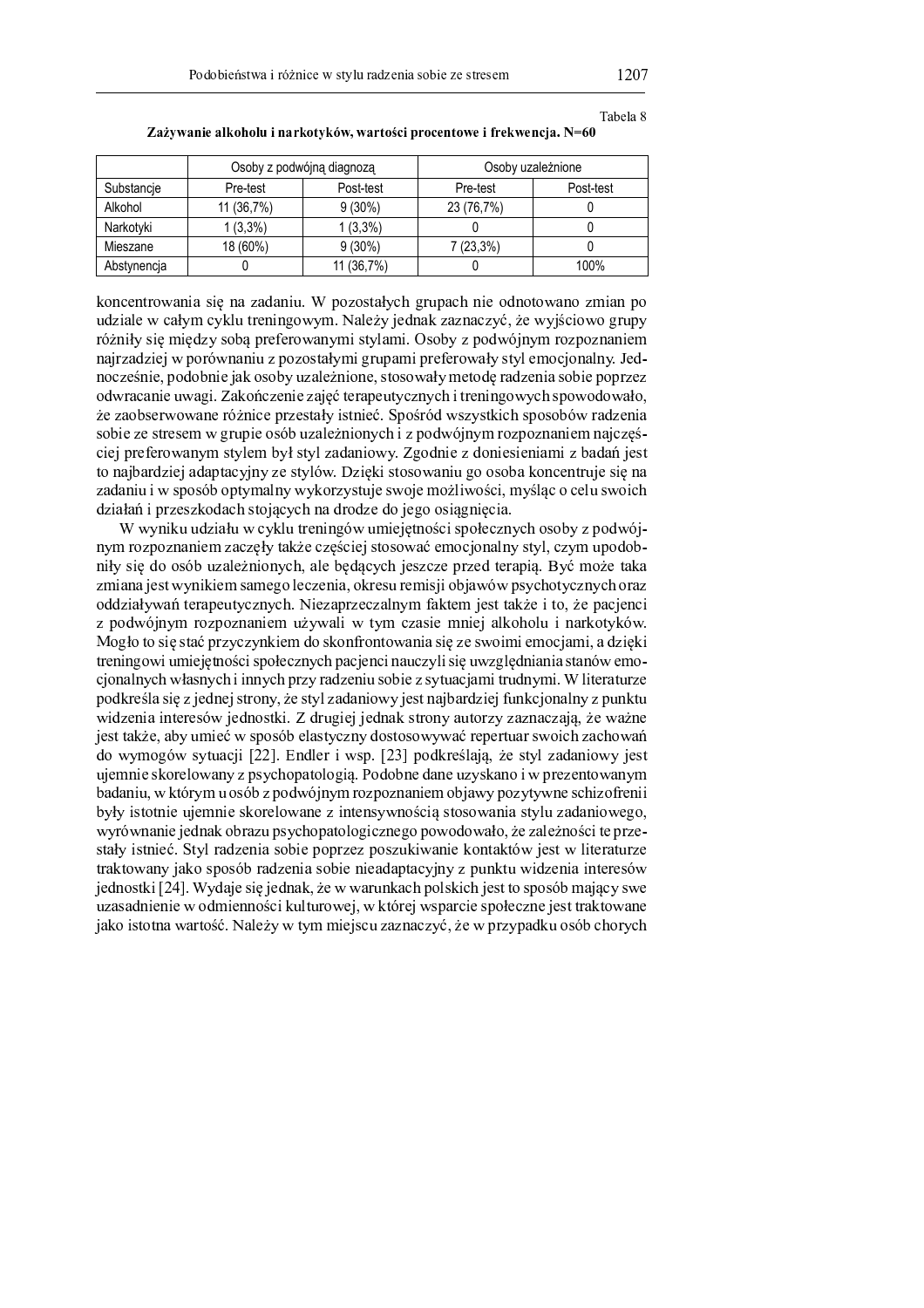anis series industry and least the series and controlled the series well be a series of the series of the series kontaktów niekoniecznie może być dysfunkcionalne. W przypadku schizofreni a o gruitarro as o ito atoitto ur sa o mo la ro sasolao suo grossao colaso sastore gruitossao urgas osos. as a la arma a mai sistema sen armanica a passo. En usa anisanzia almanicante als asalare salvissas ao stadio as  !  \* <sup>+</sup> , & -  #    atticas en decesio acióin e celerar e cartifittos italistatividati istilaren amatolesio energenerati IT GARIALA O O O N. T. ALO GITTOLARIANA AO TALO TA GALLOAN A ANALO NA GALIEROA ILIOANAIT.

#### . . .

 $\overline{M}_{\alpha}$  as determined and a texture enturies on contrast  $00$  as its attributions of  $\alpha$ 

- $1 \quad \text{is always real numbers}$  and  $\alpha$  in the construction of a substant polar and an integral and an integration a sacaratan alama wasal aw dwynan a sifar w wednam sacaratan sacaratan a sacarata da sifara a sifar wasalika ! \$ <sup>9</sup>
- $\cap$  , and formulation contributions of the second state of the second contribution of the formulation of the second state of the second state of the second state of the second state of the second state of the second stat ii drick itt officit tagaala mott tiaalolota og ol ga okografiol laag titaktive lag riaaloloti tt aano " GHO ITIGHT IS A CHILD ON HO CLEANARD CONFORMATIONS.

#### , we have a set of the set of the set of the set of the set of the set of the set of the set of the set of the set of the set of the set of the set of the set of the set of the set of the set of the set of the set of the F C  $B$  and  $B$  and  $B$  and  $B$  and  $B$  and  $B$  and  $B$  and  $B$  and  $B$  we have  $B$  where  $B$  we have  $B$

#### ; <sup>=</sup> <sup>&</sup>gt; <sup>J</sup> <sup>D</sup> <sup>O</sup> <sup>B</sup> <sup>K</sup> <sup>C</sup> <sup>J</sup>

 $\mathbf{B}$  and a b a b c  $\mathbf{B}$  and a g h i c and i c a m a d i  $\mathbf{B}$  and  $\mathbf{B}$  are n d i  $\mathbf{B}$  . Then a n d i  $\mathbf{B}$ c a a b  $\alpha$  is a real f a set a r e a b  $\alpha$  in f i  $\alpha$  in f a s f  $\alpha$  in  $\alpha$  in  $\alpha$  with  $\alpha$  and  $\alpha$  in  $\alpha$  in  $\alpha$  in  $\alpha$  in  $\alpha$  in  $\alpha$  with  $\alpha$  in  $\alpha$  in  $\alpha$  with  $\alpha$  in  $\alpha$  in  $\alpha$  in  $\alpha$  in  $\alpha$  in a b a b a b p h b  $\mu$  i e f r a n  $\mu$  i n d  $\mu$  i n d a b  $\mu$  i n d a b c  $\mu$  i n d a b c  $\mu$  e f a b c  $\mu$ , and the set of the set of the set of the set of the best  $\alpha$  and  $\alpha$  and  $\alpha$  and  $\alpha$  and  $\alpha$  and  $\alpha$  and  $\alpha$  and  $\alpha$  and  $\alpha$  and  $\alpha$  and  $\alpha$  and  $\alpha$  and  $\alpha$  and  $\alpha$  and  $\alpha$  and  $\alpha$  and  $\alpha$  and  $\alpha$  and f a f a f a f a n  $\omega$  and the f i k l e f i k l e f a n  $\omega$  and  $\omega$ 

 $\blacksquare$  . The final definition of a set a set a set a set a set a set a set a set of  $\blacksquare$ e a b i c a b a b c a b c a b c i n  $\alpha$  i n  $\alpha$  i n  $\alpha$  i  $\alpha$  i  $\alpha$  i  $\alpha$  i  $\alpha$  i  $\alpha$  i  $\alpha$  i  $\alpha$  i  $\alpha$  i  $\alpha$  i  $\alpha$  i  $\alpha$  i  $\alpha$  i  $\alpha$  i  $\alpha$  i  $\alpha$  i  $\alpha$  i  $\alpha$  i  $\alpha$  i  $\alpha$  i  $\alpha$  i  $\alpha$  i  $\alpha$  i  $\alpha$  i , we have the final density of the final density  $\mathbf{r} = \mathbf{r} \cdot \mathbf{r}$  and  $\mathbf{r} = \mathbf{r} \cdot \mathbf{r}$  and  $\mathbf{r} = \mathbf{r} \cdot \mathbf{r}$  and b \_ [ \ <sup>b</sup> <sup>b</sup> ` <sup>d</sup> <sup>i</sup> <sup>k</sup> <sup>b</sup> <sup>a</sup> \_ <sup>p</sup> <sup>e</sup> <sup>r</sup> <sup>a</sup> <sup>g</sup> <sup>k</sup> <sup>f</sup> ] <sup>c</sup> \ [ <sup>o</sup> <sup>Z</sup> <sup>e</sup> [ <sup>y</sup> \ [ <sup>d</sup> [ <sup>e</sup> <sup>l</sup> [ <sup>e</sup> <sup>h</sup> ` \_ <sup>y</sup> \ \ <sup>j</sup> <sup>e</sup> <sup>f</sup> <sup>a</sup> <sup>y</sup> <sup>e</sup> <sup>t</sup> \_ [ \ <sup>c</sup> <sup>g</sup> <sup>p</sup> <sup>t</sup> <sup>x</sup> <sup>q</sup> \ <sup>b</sup> <sup>f</sup> \ <sup>d</sup> <sup>b</sup> <sup>y</sup> ` <sup>s</sup> `  $\bm{s}$  and a constant in the f indicate  $\bm{s}$  and  $\bm{s}$  and  $\bm{s}$  and  $\bm{s}$  and  $\bm{s}$  and  $\bm{s}$  and  $\bm{s}$  and  $\bm{s}$  and  $\bm{s}$  and  $\bm{s}$  and  $\bm{s}$  and  $\bm{s}$  and  $\bm{s}$  and  $\bm{s}$  and  $\bm{s}$  and  $\bm{s}$  and  $\bm{s}$  $\alpha$  b  $\alpha$  a construction of the construction of  $\alpha$  is the construction of  $\alpha$ 

 $\bm{r}$  and  $\bm{r}$  and  $\bm{r}$  and  $\bm{r}$  and  $\bm{r}$  and  $\bm{r}$  and  $\bm{r}$  and  $\bm{r}$  and  $\bm{r}$  and  $\bm{r}$  and  $\bm{r}$  and  $\bm{r}$  and  $\bm{r}$  and  $\bm{r}$  and  $\bm{r}$  and  $\bm{r}$  and  $\bm{r}$  and  $\bm{r}$  and  $\bm{r$ be a contract that is a gauge  $\mu$  is a gauge  $\mu$  and  $\mu$  and  $\mu$  and  $\mu$  and  $\mu$  e  $\mu$  and  $\mu$  and  $\mu$  and  $\mu$  and  $\mu$  and  $\mu$  and  $\mu$  and  $\mu$  and  $\mu$  and  $\mu$  and  $\mu$  and  $\mu$  and  $\mu$  and  $\mu$  and  $\mu$  $b \rightarrow b$  is the d c  $b$  d f in the d c  $c$  g  $\bar{c}$  and  $\bar{c}$  is the mean f  $\bar{c}$  in  $\bar{c}$  ,  $\bar{c}$  and  $\bar{c}$  is the mean f  $\bar{c}$ p a  $\alpha$  is the f a g  $\alpha$  in the f indicate  $\alpha$  and  $\alpha$  and  $\alpha$  and  $\alpha$  and  $\alpha$  and  $\alpha$  and  $\alpha$  and  $\alpha$  and  $\alpha$  and  $\alpha$  and  $\alpha$  and  $\alpha$  and  $\alpha$  and  $\alpha$  and  $\alpha$  and  $\alpha$  and  $\alpha$  and  $\alpha$  and  $\alpha$  and  $\alpha$  a g d a g d a g d a g k j  $\alpha$  i k j  $\alpha$  i k  $j$  (  $\alpha$  )  $\alpha$  i  $k$  i  $k$  a l  $i$  f  $\alpha$  and  $k$  a  $i$ 

### £ ¤ ¥ ¦ § ¨ ¤ © <sup>ª</sup> § « <sup>ª</sup> ¥ <sup>¬</sup> ¥ ® ¥ « <sup>ª</sup> ¯ ° ¨ ¤ § <sup>ª</sup> <sup>ª</sup> <sup>±</sup> <sup>ª</sup> § <sup>²</sup> <sup>ª</sup> ¦ <sup>±</sup> ° « ¤ § ¦ <sup>³</sup> <sup>ª</sup> ´ § « <sup>ª</sup> ´ <sup>²</sup> « ¯ <sup>ª</sup> ° ° <sup>¬</sup> ¥ « <sup>ª</sup> ¯ <sup>ª</sup> ¥ ° ¨ ¤ § <sup>µ</sup> ¶ · ¤ ¯ <sup>ª</sup> ¥ © ¯ ¸ ¥ © <sup>ª</sup> ¥ <sup>¹</sup> <sup>ª</sup> ¯ ° ¶ ¥ <sup>ª</sup> ¥ U <sup>º</sup> ± ¤ » ¥ <sup>¼</sup> § <sup>¼</sup> <sup>ª</sup> ¥ <sup>¬</sup> ¥ <sup>¹</sup> <sup>ª</sup> ¯ ° ¶ ¥ <sup>ª</sup> ¥ ´ § « ¶ · · <sup>ª</sup> ¦ « <sup>ª</sup> ¯ <sup>½</sup> § ¸ <sup>¼</sup> ¥ ¶ ° <sup>ª</sup>

¿ <sup>À</sup> <sup>Á</sup> <sup>Á</sup> <sup>Â</sup> <sup>Á</sup> <sup>Ã</sup> <sup>Á</sup> <sup>Ä</sup> <sup>Â</sup> <sup>Á</sup> <sup>Å</sup> <sup>Â</sup> <sup>Á</sup> <sup>Æ</sup> <sup>Á</sup>  $\overline{A}$  , and the construction of the construction of  $\overline{A}$  , and  $\overline{A}$  and  $\overline{A}$   $\overline{A}$  and  $\overline{A}$   $\overline{A}$  and  $\overline{A}$  and  $\overline{A}$  and  $\overline{A}$  and  $\overline{A}$  and  $\overline{A}$  and  $\overline{A}$  and  $\overline{A}$  and  $\over$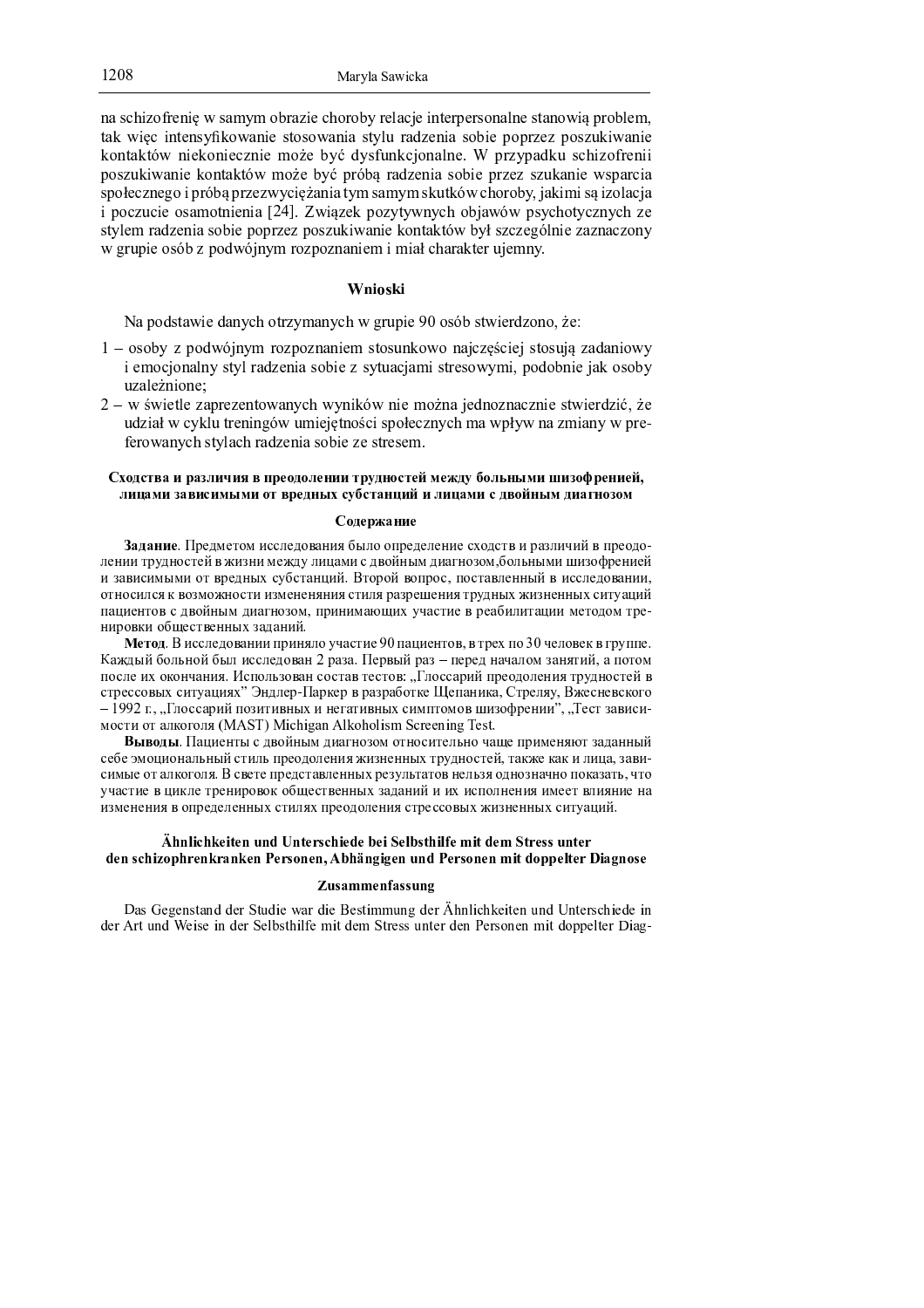1209

nose, Schizophrenkranken und Abhängigen. Die andere Studienfrage betraf die Möglichkeit der Änderung der Art und Weise der Lösung von schweren Situationen der Patienten mit der doppelten Diagnose, die an der Rehabilitation mit der Methode der Traininge der sozialen Fähigkeiten teilnehmen.

Methode. An der Studie nahmen 90 Patienten in drei je 30 Personen zählenden Gruppen teil. Jeder von den Patienten wurde zweimal untersucht - das erste Mal vor dem Beginn der Studie und das zweite Mal nach ihrer Beendigung. Zur Untersuchung wurden folgende Testbatterien angewandt: "Inventar der Selbsthilge in stresserregenden Situationen". Endler & Parker in der Bearbeitung von Szczepaniak, Strelau, Wrześniewski (1992), "Fragebogen der positiven und negativen Symptome der Schizophrenie", "Alkoholabhängigkeitstest (MAST), Michigan Alcoholism Screening Test.

Schlussfolgerungen. Die Personen mit der doppelten Diagnose verwenden relativ am häufigsten die emotionelle Art und Weise der Selbsthilfe in stresserregenden Situationen, ähnlich wie die abhängigen Personen. Im Bezug auf die dargestellten Ergebnisse kann man nicht eindeutig feststellen, ob die Beteiligung an den Trainingen der sozialen Fähigkeiten einen Einfluss auf die Änderungen in der bevorzugten Art und Weise der Selbsthilfe beim Stress hat.

#### La comparaison des méthodes de se débrouiller avec le stress des schizophrènes. des toxicomanes et des personnes avec le diagnostic double

#### Résumé

Objectif. Analyser les ressemblances et les différences des méthodes de se débrouiller avec le stress des schizophrènes, des toxicomanes et des personnes avec le diagnostic double. La seconde question touche les possibilités de changement des méthodes de se débrouiller avec les situations difficiles des patients avec le diagnostic double qui suivent le training social.

Méthode. On examine 90 patients, divisés en trois groupes. Chaque patient est examiné deux fois – avant et après le training social – avec les testes: the Coping Inventory for Stressful Situations de Endler et Parker (version polonaise de Szczepaniak, Strelau, Wrześniewski – 1999), Questionnaire des symptômes positifs et négatifs de schizophrénie, teste MAST, Michigan Alcoholism Screening Teste.

Résultats et conclusions. Les patients avec le diagnostic double le plus souvent ont les méthodes de se débrouiller qui sont orientées à la tâche et les méthodes émotives, les toxicomanes - la même tactique. En basant sur ces données on ne peut pas constater définitivement que le training social entraîne les changements des méthodes préférées des patients.

#### Piśmiennictwo

- 1. Heszen-Niejodek I. Teoria stresu psychologicznego i radzenia sobie. W: Strelau PS, red. Psychologia. Podręcznik akademicki. Tom 3. Gdańsk: Wydawnictwo Psychologiczne; 2000.
- 2. Zubin J, Spring B. Vulnerability a new view of schizophrenia. J. Abn. Psychol. 1977; 86:  $103 - 126$ .
- 3. Liberman RP, Muesser KT, Wallace CJ. Training skills in the psychiatrically disabled: Learning coping and competence. Schizophr. Bull. 1986; 12/14: 631-647.
- 4. Meder J, Morawiec M, Sawicka M. Sytuacje trudne w ocenie pacjentów z rozpoznaniem schizofrenii przebywających w psychiatrycznych oddziałach dziennych Warszawy. Post. Psychiatr. Neurol. 1993; 2, 4: 415-423.
- 5. Wiedl KH, Schotner B. Coping with symptoms related to schizophrenia. Schizophr. Bull. 1991; 17: 525-538.
- 6. Kosińska-Dec K. Poczucie koherencji a style radzenia sobie i picie alkoholu. Alkohol. Narkom. 1996; 1(22): 49-64.